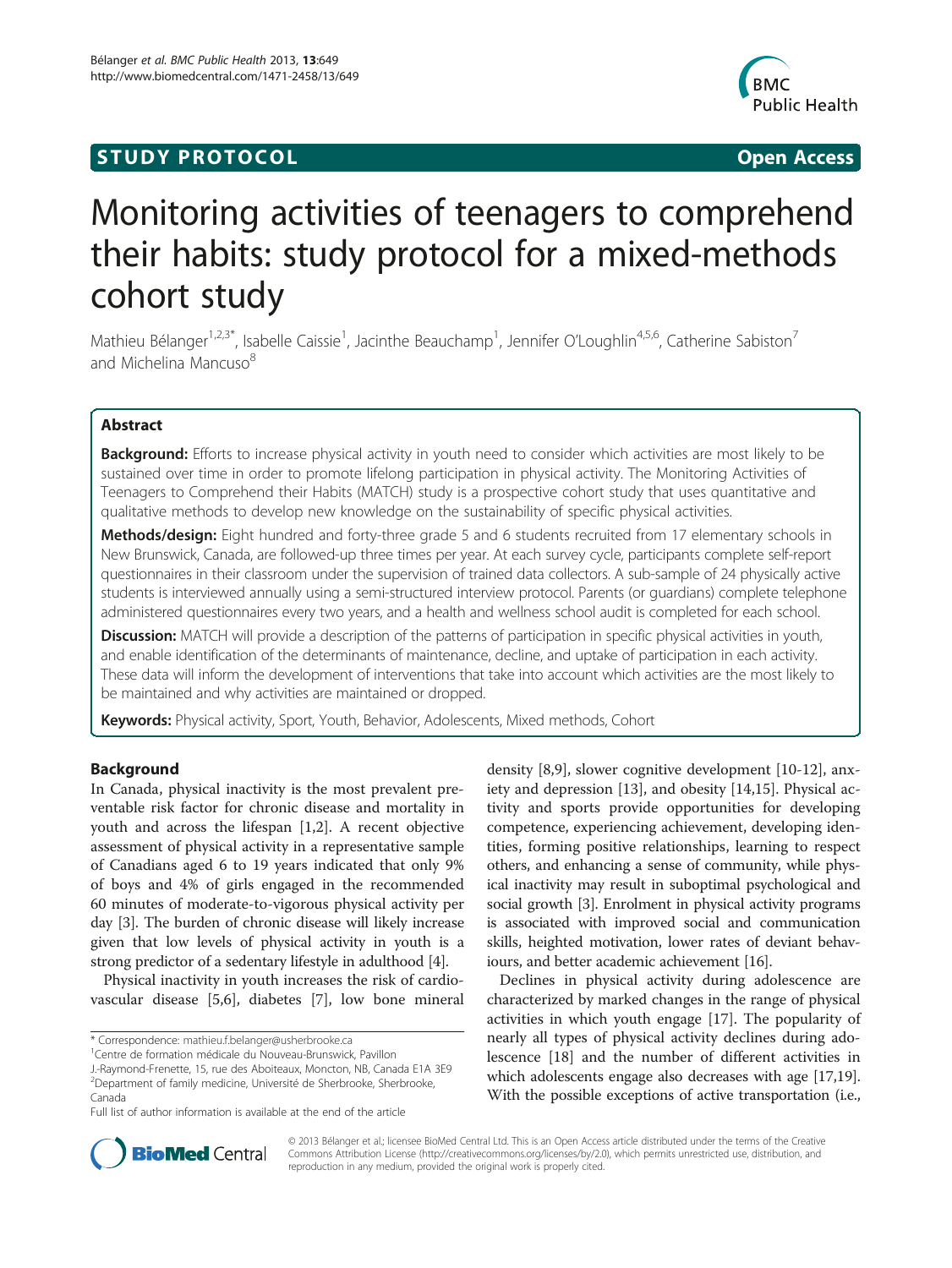walking, bicycling to and from school) and household chores, few young people maintain involvement in specific types of physical activity during adolescence [[20](#page-5-0)-[26](#page-5-0)].

Other reports indicate that the relative contribution of different types of physical activity changes with age. For example, although participation in both organized and non-organized physical activity decreases during adolescence [\[27-29](#page-5-0)], there are steeper declines in organized physical activity especially in girls [[30\]](#page-5-0). Similarly, high drop-out rates from sports are reported from childhood to adolescence [[18](#page-5-0)] and from adolescence to adulthood [[22,31,32\]](#page-5-0). Some activities are engaged in almost exclusively by some age groups [[31\]](#page-5-0).Skipping rope, playing tag, and using playgrounds are popular among children [[24,25\]](#page-5-0), whereas adults engage in physical conditioning and occupational physical activity [\[31](#page-5-0)]. Participation in specific physical activities in adulthood is nevertheless more likely among individuals who engaged in the activity during adolescence [\[22](#page-5-0)].

Systematic reviews have identified factors that are robustly associated with physical activity [[33-35](#page-5-0)]. However, other than gender differences whereby boys prefer competitive sports [[20,21,36-38\]](#page-5-0) and accumulate more vigorous physical activity than girls (who accumulate more moderate physical activity [\[20,21](#page-5-0)] and prefer noncompetitive individual sports [\[37\]](#page-5-0)), little is known about the determinants of participating in specific physical activities. Moreover, in-depth understanding of why adolescents discontinue, maintain or initiate physical activity participation is lacking.

Whereas qualitative studies provide rich descriptive information on how various factors influence behavioral patterns, few qualitative studies explore reasons for participation in physical activity during adolescence. Extant qualitative studies show that common reasons for taking part in physical activity include enjoyment, social interaction and weight management, whereas lacking confidence and ability are barriers [\[39-42](#page-5-0)]. A qualitative study that explored differences between physical activity maintainers and decliners [\[43](#page-5-0)] suggested that decliners reported negative social interactions, unsupportive social environments and feeling insufficiently competent as factors related to declines in physical activity. In contrast, maintenance of physical activity was associated with recognition of health benefits of physical activity, relatedness to others, and perceiving the environment as supportive of physical activity. Insights on factors explaining differences in patterns of physical activity participation during adolescence from both prospective qualitative and quantitative data are needed.

Monitoring Activities of Teenagers to Comprehend their Habits (MATCH) is a prospective mixed-methods study aimed at identifying and better understanding the determinants of discontinuing or sustaining participation

in specific physical activities during adolescence. The objectives are: 1) to better understand the physical activityrelated experiences of participants in various types of physical activity, including individual activities, teambased activities, organised activities, and non-organised activities; 2) to develop better understanding of the process of maintaining adequate physical activity levels during the transition from childhood to adolescence; 3) to develop better understanding of the process of declining physical activity levels during the transition from childhood to adolescence; 4) to identify determinants of maintaining, discontinuing, or taking up participation in different types of physical activity from childhood to adolescence; and 5) to assess how changes in correlates relate to changes in participation in different types of physical activity.

### Methods/design

#### Design and conceptual framework

MATCH is a prospective cohort study that uses quantitative and qualitative methods to develop new knowledge on the natural course and determinants of physical activity in youth. The MATCH study is grounded in the Self-Determination Theory (SDT) which enables better understanding of what motivates people to engage in, and maintain, certain types of physical activity. This in turn will help inform the design of interventions tailored to individual needs. SDT is founded on the notion that individuals behave according to interactions between extrinsic forces, intrinsic motives and essential needs [\[44](#page-5-0)]. An integral component of SDT is the underlying theory of Basic Psychological Needs, which assumes that a person maintains optimal functioning in contexts that support three basic psychological needs: competence, autonomy and relatedness [[45,46\]](#page-5-0). Specifically, maintenance of participation in a physical activity is achieved when an individual feels that he or she masters the activity (competence), when the activity is undertaken by choice (autonomy), and when a meaningful connection is established with people through participation in the activity (relatedness). Chaos Theory is also incorporated in components of MATCH because random external events (i.e., loss of a friend, a public announcement, a conversation) may trigger at least short-term behavior change [[47](#page-5-0)]. Chaos Theory supports investigating the influence of unplanned or uncontrolled factors that lead to sudden changes in physical activity. MATCH received Ethics Approval from the Comité d'Éthique de la Recherche du Centre Hospitalier de l'Université de Sherbrooke.

#### Study population

Nineteen schools were initially recruited from across the province of New Brunswick, Canada to participate in MATCH. However two schools were subsequently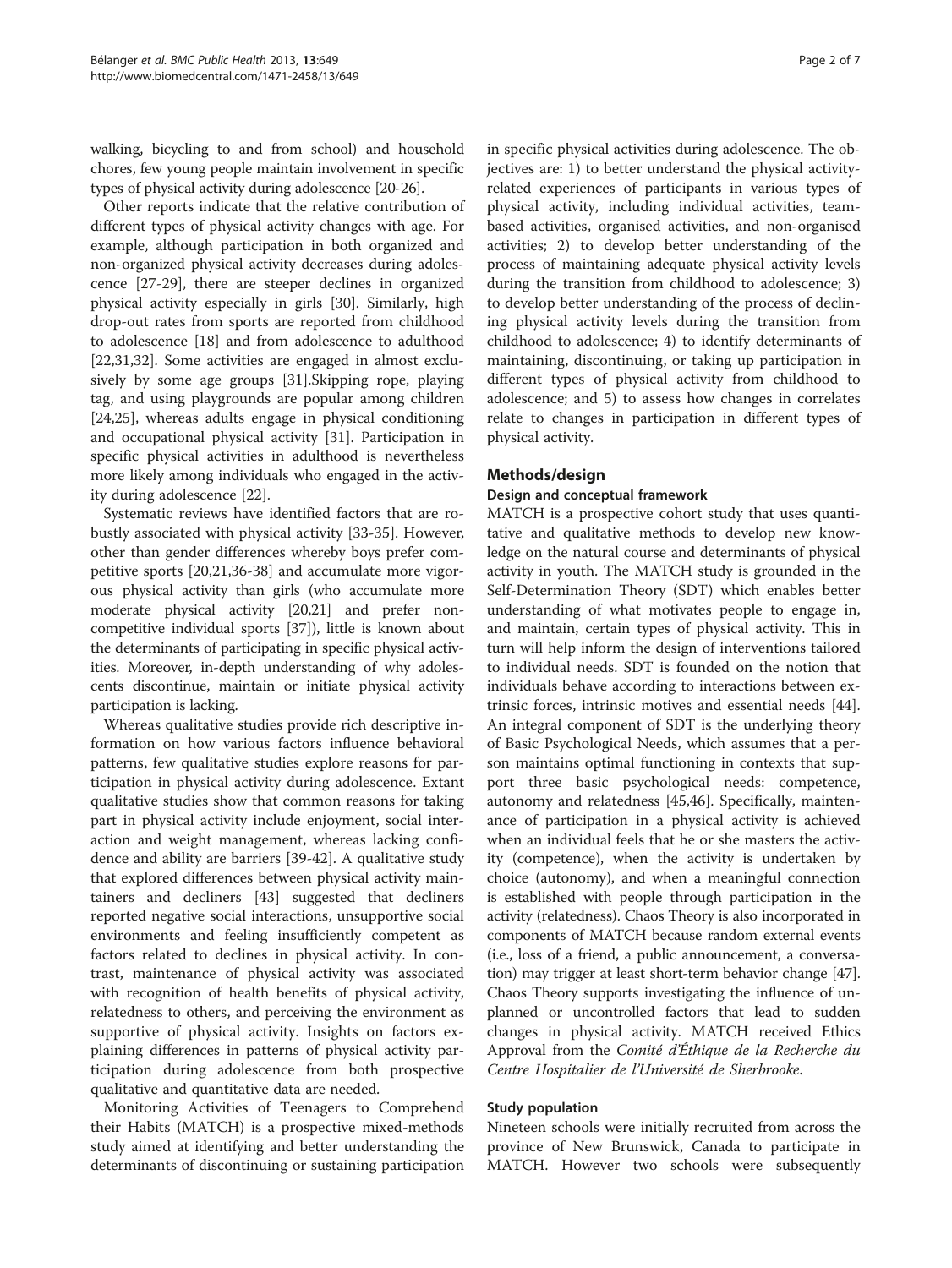excluded because of a low return rate of consent forms. Schools recruited were selected to include a mix of French and English language schools from high, moderate, and low socioeconomic neighbourhoods, situated in rural and urban areas. Students were recruited within the 17 study schools from September 2011 to January 2012. Information packages were sent to the parents of all children in Grade 5 and 6 (10-12 years old), which provided detailed information on the MATCH study objectives and methods, as well as a consent form for parents and students to complete and return to the school. A total of 802 eligible students were recruited in the first year of data collection, for a response proportion of 51%.

Contact information for parents or guardians of 490 of these 802 participants were obtained from schools. At least three attempts to contact each parent were made between August 2012 and February 2013. A total of 253 parents were contacted, of whom 246 (97%) agreed to respond to a telephone-administered questionnaire.

For the qualitative component of the study, a purposelyselected sample of participants was selected from among those categorized, after four survey cycles, as most physically active (we ascertained that four questionnaires were needed to appropriately assess types of activities usually practiced). Six participants were recruited to represent each of the following categories of physical activity participation: involved primarily in a) team activities; b) individual activities; c) organised activities; and d) non-organised activities, for a total of 12 boys and 12 girls. Although overlap occurs among the types of physical activity practiced by different groups, the decision to recruit based on this categorisation was motivated by the intention to include participants with a wide variety of behavioral patterns and not to obtain four mutually exclusive groups. This way, we maximize our ability to develop an understanding of experiences of participation in different types of physical activities.

# Quantitative data collection

Participants provide data three times each year until the end of grade 12 when they graduate from high school, for a total of up to 24 survey cycles per participant. Three survey cycles per year permit investigation of seasonal variation in activity levels and types of activity practiced [\[48\]](#page-5-0). At each survey cycle, participants complete self-report questionnaires in their classroom under the supervision of trained data collectors. Classroom visits in the first survey cycle took approximately 45-60 minutes and subsequent visits take approximately 20-30 minutes (students need less instructions). All data collection visits are scheduled at the convenience of teachers.

Data are collected from parents (or guardians) every two years a telephone-administered questionnaires.

During the first year that schools participate in the study, a designated person within each school completes a questionnaire in consultation with other staff, which collects data on the school environment. Responses are verified on-site by a research assistant.

## Student questionnaire

The student questionnaire uses a checklist of 36 activities to collect data on the types of physical activity in which participants engaged over the past four months. The checklist incorporates all of the commonly practiced activities by youth in this region [\[49](#page-5-0)] and all activities included in other similar and validated physical activity checklists [\[50](#page-5-0)-[52\]](#page-5-0). Participants report the frequency of participation in each activity, where the activity took place (school, home or neighborhood, indoor arena or gym, outdoor field, other), and with whom (by myself, organized group or team, siblings, friends, parents) activities were engaged in [\[24\]](#page-5-0). Pilot-testing of the questionnaire in English and French followed by discussions with 12 Grade 5 and 6 students indicated that children have no difficulty understanding and answering the questions.

Physical activity level is estimated using a simple 2 item questionnaire developed for use among youth [\[53](#page-5-0)]. This questionnaire has demonstrated test-retest reliability  $(r = 0.77)$  and it correlated significantly with accelerometer data  $(r = 0.40;$  this criterion validity index is as good as or better than other physical activity questionnaires) [\[53](#page-5-0)].

Basic Psychological Needs are measured in three questionnaires: (i) perceived competence is assessed with the 6-item subscale from the Intrinsic Motivation Inventory [[54\]](#page-5-0), (ii) perceived autonomy is assessed in the seven items from the autonomy subscale of the Basic Psychological Needs in Life Scale [\[55,56](#page-5-0)], and (iii) perceived relatedness is assessed with the Relatedness to Others in Physical Activity Scale [\[57](#page-5-0)]. Each of these scales has internal consistency reliability coefficients (Cronbach's alpha) of 0.70 to 0.92 and is associated with physical activity [[54](#page-5-0)-[57\]](#page-5-0). Motives for physical activity is measured with the Motivations for Physical Activities Measure-Revised, a 30-item questionnaire that reflects five general motives for physical activity participation including enjoyment, competence, appearance, fitness and social interaction [\[58\]](#page-5-0). Enjoyment and competence are measures of intrinsic motives, whereas appearance, fitness and social are indicators of extrinsic motives [\[58\]](#page-5-0). The questionnaire has been used successfully to document a relationship between different types of motives for physical activity and long-term adherence to two specific types of physical activity (Tae Kwon Do and Aerobics) [[58](#page-5-0)].

Active transportation is determined by asking youth how they usually get to and from school (actively,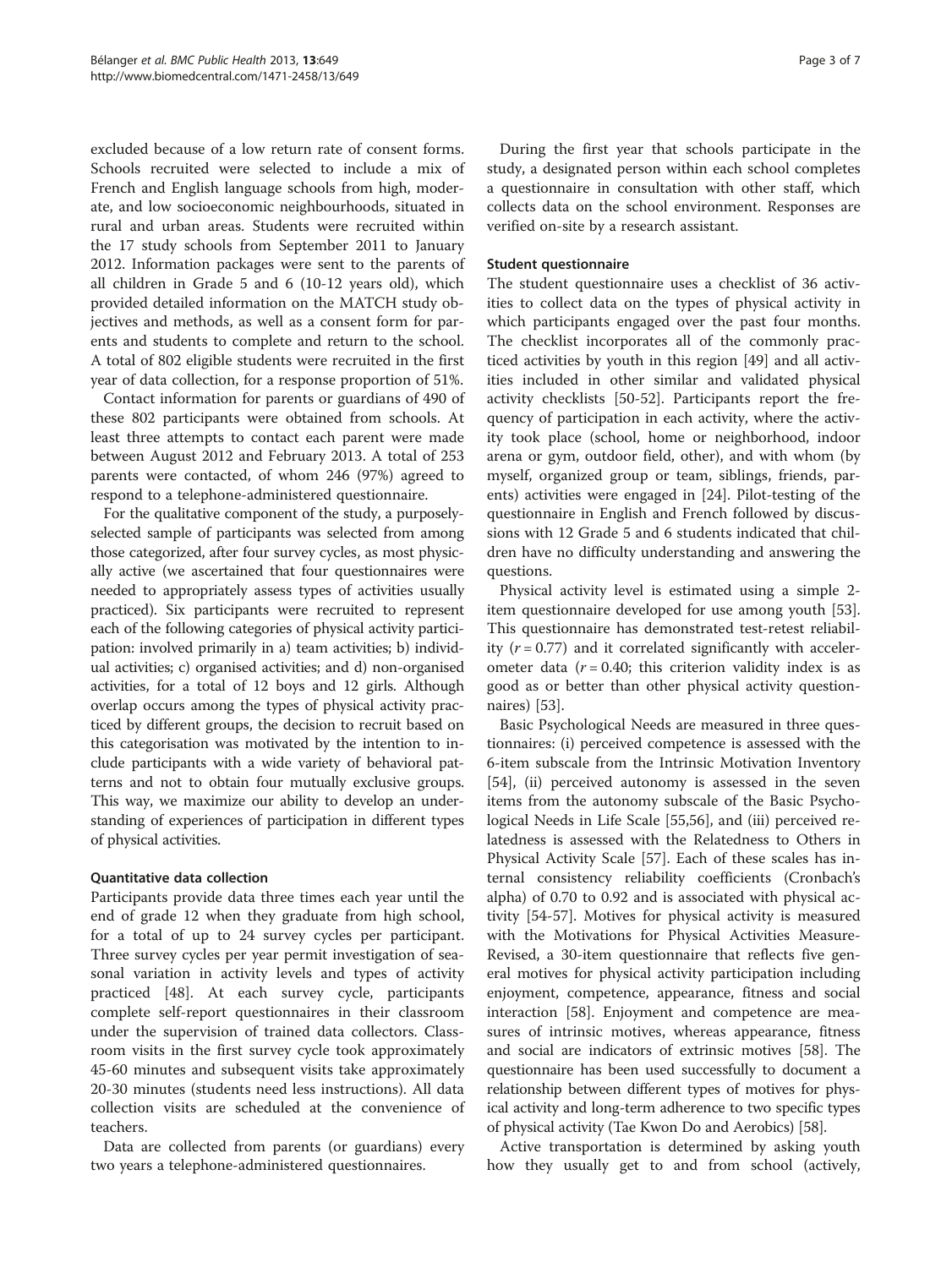inactively or mixed) [\[59](#page-5-0)]. The core questionnaire also collects data on age, sex, school-based physical activities [[59\]](#page-5-0), sedentary behaviors [[60,](#page-5-0)[61\]](#page-6-0), perceived physical activity of others, weight regulating behaviors [\[62](#page-6-0)], sleep patterns [[63](#page-6-0)], pubertal stage [[64,65\]](#page-6-0), and unplanned events that may have influenced physical activity participation such as parental divorce, sickness in the family, difficulties at school, etc. Data on dietary habits are collected once a year, using items from the 2010 National Youth Physical Activity and Nutrition survey [[66\]](#page-6-0).

### Parent questionnaire

Parents provide data on their own level of participation in physical activity in a telephone-administered questionnaire [\[67\]](#page-6-0). They also report on their participation in specific physical activities [\[67\]](#page-6-0), and they provide data on family structure, socioeconomic level, and neighbourhood attributes [\[68](#page-6-0)].

Student and parent questionnaires were developed in English and translated into French if validated translations were not already available. The translation was undertaken by a bilingual kinesiologist whose mother tongue is French, with emphasis on conceptual rather than literal translations, and on clear and concise formulation. Three bilingual research team members reviewed and edited the translation for consistency with the English version. The French items were then back-translated by an independent individual whose mother tongue is English. The initial and final English versions where then compared to confirm consistency.

#### School questionnaire

The school questionnaire includes data on facilities available for physical activity inside schools, school yards and in the school neighborhood. Data are also collected on whether students have access to schools facilities during non-instructional times throughout the school day, if activities are offered to them when they remain indoors due to inclement weather during non-instructional time, and if students have access to school facilities outside school hours. We also collect information on frequency and duration of Physical Education classes, and school policies related to physical activity and nutrition (adapted from [[69](#page-6-0)] and [\[70](#page-6-0)]). Data collected in this school questionnaire has a high level of validity (% agreement with consensus-based opinion among school staff is perfect for >75 of items), test-retest reliability (exact agreement for 79.4% of items), and inter-judge reliability (77.3% of items have shown exact agreement between raters) [[71\]](#page-6-0).

# Qualitative data collection

The annual individual qualitative interviews with a subsample of 24 participants take place in a private room provided by schools. A phenomenological approach, which is particularly useful for understanding experiences of individuals and gaining insight into their motivations and actions, is used in the qualitative component of this study [\[72](#page-6-0)]. The phenomena under study include participation in specific types of physical activity, maintenance of physical activity, and decline in level of physical activity. Consistent with standard phenomenological methodology, our design involves multiple face-to-face interviews [[73,74\]](#page-6-0). Participants are interviewed individually on a yearly basis to describe the evolution of their physical activity-related experiences as it relates to i) the type of physical activity they take part into as well as ii) maintenance or decline in participation in physical activity. The first interview serves as a baseline from which individual profiles will thereafter be built using data from follow up interviews. The interviews are audiorecorded and transcribed verbatim.

Although phenomenological research often begins from a perspective free from hypotheses or preconceptions [[75](#page-6-0)], more recent viewpoints suggest that it is impossible to begin without preconceptions or bias and therefore emphasize that researchers should state their initial theoretical basis [[76,77\]](#page-6-0). Therefore, the semistructured interview guide (used as a flexible template rather than a rigid list of questions [[78](#page-6-0)]) aims at gathering data on participants' general experiences with physical activity and physical activity-related feelings of competence, relatedness with others, and autonomy (Basic Psychological Needs component of the SDT). Interviewers are also trained to examine the occurrence of random external triggers if marked changes in patterns of physical activity are noted.

In addition to the 24 participants above, we will invite participants with low physical activity in the first two years of study who subsequently become physically active for interviews that explore circumstances that led to this (sudden) change. Participants in these interviews will be met only once. These interviews could take place in year 3-6, depending on when sudden increases are noted. This will be of particular use to investigate the extent to which "chaotic events" influence increases in physical activity. Interviews will continue until data saturation is reached. All interviews will be recorded and transcribed.

#### Limitations

The study schools for MATCH represent a convenience sample. However, the schools were selected specifically to represent a mix of schools from low, middle, and higher socioeconomic status in a variety of urban, suburban, and rural settings in French and English regions of New Brunswick. Further, it is unlikely that the determinants of the maintenance or discontinuation of physical activity differ markedly between youth populations in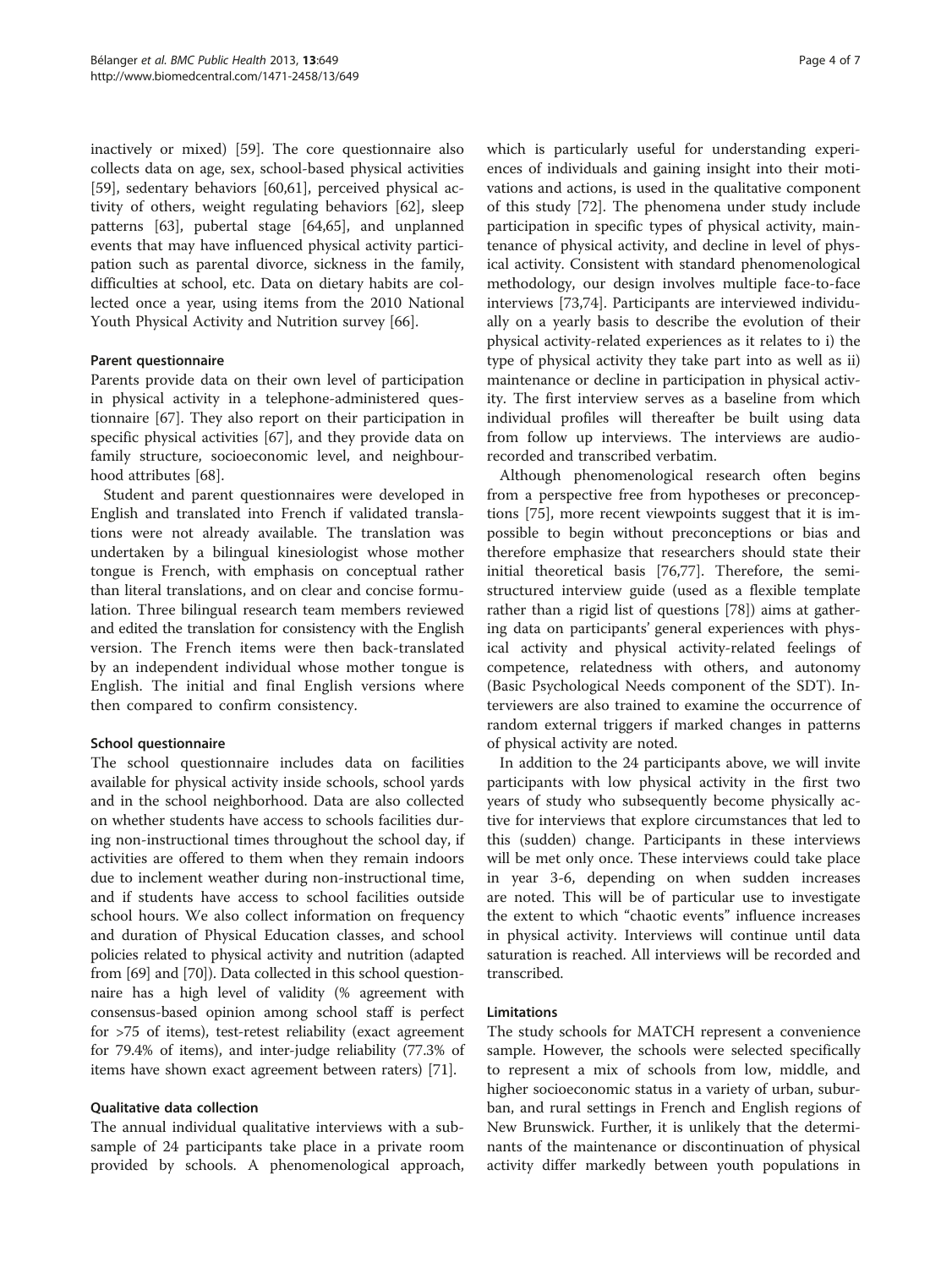<span id="page-4-0"></span>Canada. It is possible that repeated data collection using the same questionnaire could sensitize participants to motives for maintaining or not participating in physical activity. This is partly why (in addition to cost, feasibility, and seasonality) we limited data collection to every  $4<sup>th</sup>$ month, rather than monthly or more frequently. Given the young age of participants, it is also possible that they experience difficulty expressing their feelings during the qualitative interviews. Our team includes researchers experienced in conducing in-depth interviews with this age group and has developed strategies to ease this process.

# **Discussion**

The MATCH study provides the infrastructure for a research program that will generate better understanding of how physical activity participation evolves during childhood and adolescence. Recruiting grade 5 and 6 students and following them throughout adolescence is motivated by the finding that, for most people, peak physical activity level occurs between grade 5-7 [\[79](#page-6-0)], and then declines markedly from grade 8-11 [\[20,21,](#page-5-0)[80-82](#page-6-0)]. The MATCH study will provide a detailed assessment of the natural history of physical activity participation in a period characterised by important changes in behaviour, growth, and puberty. No study has yet provided such detailed prospective data. Moreover, although the determinants of youth engaging in specific types of physical activities may vary, few investigations distinguish between types of physical activity. MATCH will enable investigating processes of sustaining, interrupting, or initiating participation in a wide variety of different physical activities. Particularly, although some studies have shown strong relationships between different types of physical activity motives and basic psychological needs and physical activity, MATCH has the capacity to tease out why such factors are important for some people, and if this changes over time and for different types of physical activities. In addition, the mixed methods approach enables investigation according to various theoretical frameworks. We will quantify the importance of several potential determinants of participation and develop in-depth understanding of how these determinants arise and co-occur. This combination of approaches will allow gaining insights into processes and events that lead to behavioural changes while also enabling unexpected questions to occur. All of this will guide the development of better interventions aimed at increasing and sustaining participation in physical activity among youth.

#### Abbreviations

SDT: Self-Determination Theory; MATCH: Monitoring Activities of Teenagers to Comprehend their Habits.

#### Competing interests

The authors declare that they have no competing interests.

#### Authors' contributions

MB conceptualized the study and its design. JB, JOL, MM and CS contributed to the conception of the study and study design. IC and MB organize and coordinate the data collection process. MB and IC drafted the first version of this manuscript. All authors reviewed the manuscript for intellectual content and approved it for publication.

#### Acknowledgements

The MATCH project is supported by the New Brunswick Health Research Foundation and by the Social Sciences and Humanities Research Council and Sport Canada through the joint Sport Participation Research Initiative. JOL holds a Canada Research Chair in the Early Determinants of Adult Chronic Disease.

#### Author details

<sup>1</sup> Centre de formation médicale du Nouveau-Brunswick, Pavillon J.-Raymond-Frenette, 15, rue des Aboiteaux, Moncton, NB, Canada E1A 3E9. <sup>2</sup>Department of family medicine, Université de Sherbrooke, Sherbrooke, Canada. <sup>3</sup> Research Centre, Vitalité Health Network, Moncton, Canada. <sup>4</sup> Department of social and proventive medicine. Université de Montr <sup>4</sup>Department of social and preventive medicine, Université de Montréal, Montreal, Canada. <sup>5</sup> Centre de recherche du Centre Hospitalier de l'Université de Montréal, Montreal, Canada. <sup>6</sup>Institut national de santé publique du Québec, Montreal, Canada. <sup>7</sup>Faculty of Kinesiology and Physical Education, University of Toronto, Toronto, Canada. <sup>8</sup>New Brunswick Health Council, Moncton, Canada.

#### Received: 28 June 2013 Accepted: 8 July 2013 Published: 12 July 2013

#### References

- 1. Cameron C, Wolfe R, Craig C: Physical activity and sport: encouraging children to be active. Physical Activity Monitor. Ottawa, Canada: Canadian Fitness and Lifestyle Research Institute; 2005.
- 2. Canada S: Canadian Community Health Survey: A first look. Ottawa, Canada: The Daily; 2002.
- Colley RC, Garriguet D, Janssen I, Craig CL, Clarke J, Tremblay MS: Physical activity of Canadian children and youth: accelerometer results from the 2007 to 2009 Canadian Health Measures Survey. Health reports / Statistics Canada, Canadian Centre for Health Information 2011, 22:15–23.
- 4. Paavola M, Vartiainen E, Haukkala A: Smoking, alcohol use, and physical activity: a 13-year longitudinal study ranging from adolescence into adulthood. J Adolesc Health: official publication of the Society for Adolescent Medicine 2004, 35:238–244.
- 5. Saakslahti A, Numminen P, Varstala V, Helenius H, Tammi A, Viikari J, Valimaki I: Physical activity as a preventive measure for coronary heart disease risk factors in early childhood. Scand J Med Sci Sports 2004, 14:143–149.
- 6. Timmons BW, Naylor P-J, Pfeiffer KA: Physical activity for preschool children - how much and how? Applied Physiology. Nutr Metab 2007, 32:S122–S134.
- 7. Huang JS, Gottschalk M, Norman GJ, Calfas KJ, Sallis JF, Patrick K: Compliance with behavioral guidelines for diet, physical activity and sedentary behaviors is related to insulin resistance among overweight and obese youth. BMC Res Notes 2011, 4:29.
- 8. Janz KF, Burns TL, Torner JC, Levy SM, Paulos R, Willing MC, Warren JJ: Physical activity and bone measures in young children: the Iowa bone development study. Pediatrics 2001, 107:1387–1393.
- 9. Specker B, Binkley T: Randomized trial of physical activity and calcium supplementation on bone mineral content in 3- to 5-year-old children. J Bone Miner Res: the official journal of the American Society for Bone and Mineral Research 2003, 18:885–892.
- 10. Son S-H, Meisels SJ: The relationship of young children's motor skills to later reading and math achievement. Merrill-Palmer Quarterly: Journal of Developmental Psychology 2006, 52:755–778.
- 11. Ginsburg KR, of Pediatrics Committee on Communications AA, of Pediatrics Committee on Psychosocial Aspects of Child AA, Health F: The importance of play in promoting healthy child development and maintaining strong parent-child bonds. Pediatrics 2007, 119:182–191.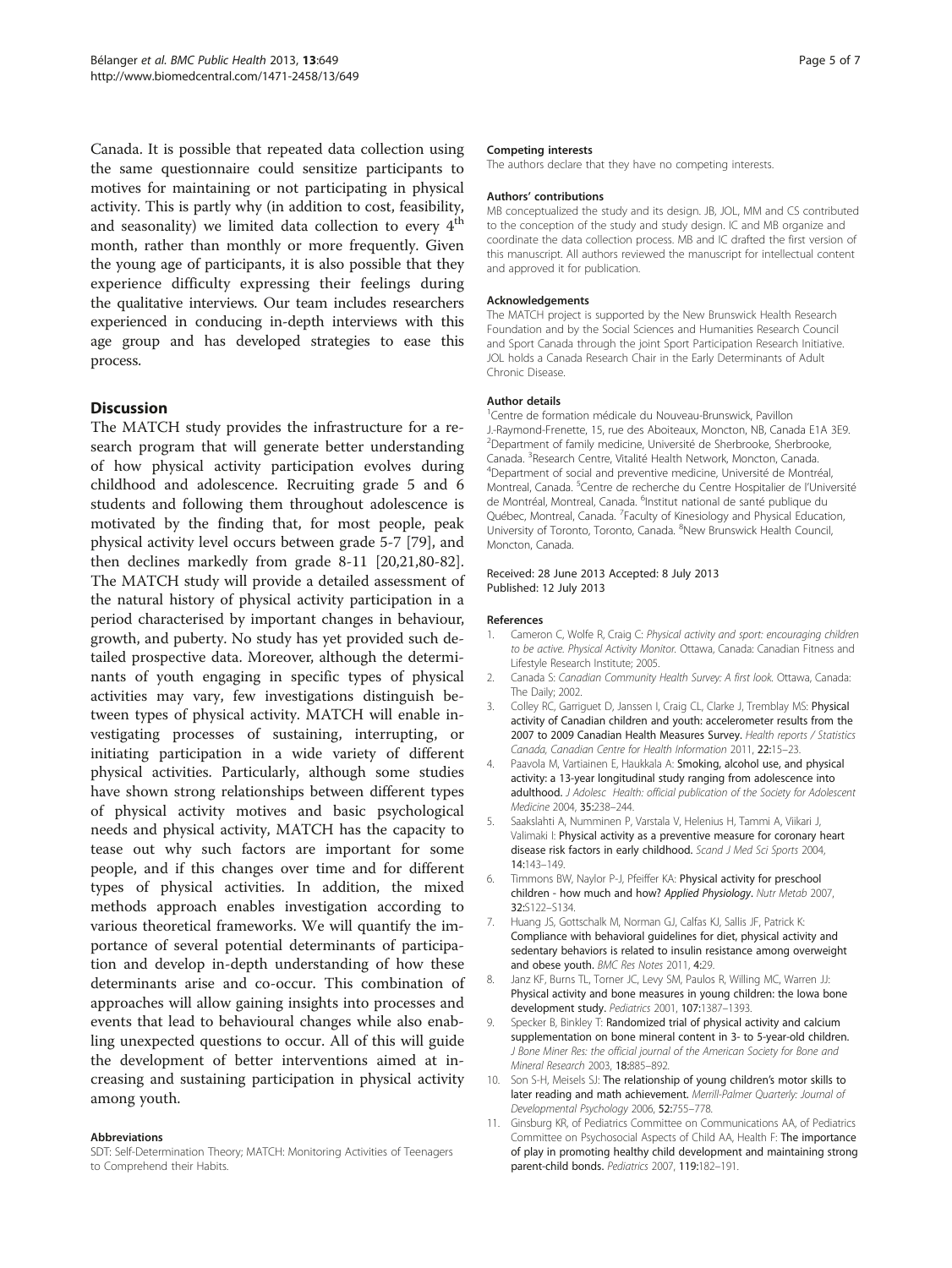- <span id="page-5-0"></span>12. Burdette HL, Whitaker RC: Resurrecting free play in young children: looking beyond fitness and fatness to attention, affiliation, and affect. Arch Pediatr Adolesc Med 2005, 159:46–50.
- 13. Calfas KJ, Taylor WC: Effects of Physical Activity on Psychological Variables in Adolescents. Pediatr Exerc Sci 1994, 6:406–423.
- 14. Klesges RC, Klesges LM, Eck LH, Shelton ML: A longitudinal analysis of accelerated weight gain in preschool children. Pediatrics 1995, 95:126–130.
- 15. Moore LL, Nguyen US, Rothman KJ, Cupples LA, Ellison RC: Preschool physical activity level and change in body fatness in young children. The Framingham Children's Study. Am J Epidemiol 1995, 142:982–988.
- 16. Strong WB, Malina RM, Blimkie CJ, Daniels SR, Dishman RK, Gutin B, Hergenroeder AC, Must A, Nixon PA, Pivarnik JM, Rowland T, Trost S, Trudeau F: Evidence based physical activity for school-age youth. J Pediatr 2005, 146:732–7.
- 17. Aaron DJ, Storti KL, Robertson RJ, Kriska AM, Laporte RE: Longitudinal Study of the Number and Choice of Leisure Time Physical Activities From Mid to Late Adolescence. Arch Pediatr Adolesc Med 2002, 156:1075–1080.
- 18. Bélanger M, Gray-Donald K, O'Loughlin J, Paradis G, Hanley J: When Adolescents Drop the Ball: Sustainability of Physical Activity in Youth. Am J Prev Med 2009, 37:41–49.
- 19. Dovey SM, Reeder AI, Chalmers DJ: Continuity and change in sporting and leisure time physical activities during adolescence. Br J Sports Med 1998, 32:53–57.
- 20. Van Mechelen W, Twisk JWR, Post GB, Snel J, Kemper HCG: Physical Activity of Young People: The Amsterdam Longitudinal Growth and Health Study. Med Sci Sports Exerc 2000, 32:1610–1616.
- 21. Telama R, Yang X: Decline of Physical Activity from Youth to Young Adulthood in Finland. Med Sci Sports Exerc 2000, 32:1617–1622.
- 22. Kionniksen L, Torsheim T, Wold B: Tracking of leisure-time physical activity during adolescence and young adulthood: a 10-year longitudinal study. Int J Behav Nutr Phys Act 2008, 5:69.
- 23. Stanley RM, Ridley K, Olds TS: The type and prevalence of activities performed by Australian children during the lunchtime and after school periods. J Sci Med Sport 2011, 14:227–232.
- 24. Pate RR, Sallis JF, Ward DS, Stevens J, Dowda M, Welk GJ, Young DR, Jobe JB, Strikmiller PK: Age-Related Changes in Types and Contexts of Physical Activity in Middle School Girls. Am J Prev Med 2010, 39:433–439.
- 25. Grieser M, Vu MB, Bedimo-Rung AL, Neumark-Sztainer D, Moody J, Young DR, Moe SG: Physical Activity Attitudes, Preferences, and Practices in African American, Hispanic, and Caucasian Girls. Health Educ Behav 2006, 33:40–51.
- 26. Erwin HE: Middle School Students' Leisure Activity Engagement: Implications for Park and Recreation Administrators. J Park and Recreation Adm 2008, 26:59–74.
- 27. Wall MI, Carlson SA, Stein AD, Lee SM, Fulton JE: Trends by Age in Youth Physical Activity: Youth Media Campaign Longitudinal Survey. Med Sci Sports Exerc 2011, 43:2140–2147.
- 28. Duncan SC, Duncan TE, Strycker LA, Chaumeton NR: A Cohort-Sequential Latent Growth Model of Physical Activity from Ages 12-17 Years. Ann Behav Med 2007, 33:80–89.
- 29. Bélanger M, Gray-Donald K, O'Loughlin J, Paradis G, Hutcheon J, Maximova K, Hanley J: Participation in organised sports does not slow declines in physical activity during adolescence. Int J Behav Nutr Phys Act 2009, 6:22.
- 30. Findlay L, Garner R, Kohen D: Patterns of Children's Participation in Unorganized Physical Activity. Res Q Exerc Sport 2010, 81:133.
- 31. Bélanger M, Townsend N, Foster C: Age-related differences in physical activity profiles of English adults. Prev Med 2011, 52:247–249.
- 32. Lunn PD: The sports and exercise life-course: A survival analysis of recall data from Ireland. Soc Sci Med 2010, 70:711-719.
- Sallis JF, Prochaska JJ, Taylor WC: A review of correlates of physical activity of children and adolescents. Med Sci Sports Exerc 2000, 32:963–75.
- 34. Van Der HK, Paw MJ, Twisk JW, Van MW: A brief review on correlates of physical activity and sedentariness in youth. Med Sci Sports Exerc 2007, 39:1241–1250.
- 35. Lubans DR, Foster C, Biddle SJ: A review of mediators of behavior in interventions to promote physical activity among children and adolescents. Prev Med 2008, 47:463–470.
- 36. Vilhjalmsson R, Kristjansdottir G: Gender differences in physical activity in older children and adolescents: the central role of organized sport. Soc Sci Med 2003, 56:363–374.
- 37. Bradley CB, McMurray RG, Harrell JS, Deng S: Changes in common activities of 3rd through 10th graders: the CIHC study. Med Sci Sports Exerc 2000, 32:1975–2153.
- 38. Nelson MC, Neumark-stzainer D, Hannan PJ, Sirard JR, Story M: Longitudinal and Secular Trends in Physical Activity and Sedentary Behavior During Adolescence. Pediatrics 2006, 118:1627–1634.
- 39. Allender S, Cowburn G, Foster C: Understanding participation in sport and physical activity among children and adults: a review of qualitative studies. Health Educ Res 2006, 21:826–835.
- 40. Bray SR, Born HA: Transition to university and vigorous physical activity: implications for health and psychological well-being. J Am College Health : J of ACH 2004, 52:181–188.
- 41. Eime RM, Payne WR, Casey MM, Harvey JT: Transition in participation in sport and unstructured physical activity for rural living adolescent girls. Health Educ Res 2010, 25:282–293.
- 42. Coleman L, Cox L, Roker D: Girls and young women's participation in physical activity: psychological and social influences. Health Educ Res 2008, 23:633–647.
- 43. Bélanger M, Casey M, Cormier M, Filion AL, Martin G, Aubut S, Chouinard P, Savoie S-P, Beauchamp J: Maintenance and decline of physical activity during adolescence: insights from a qualitative study. Int J Behav Nutr Phys Act 2011, 8:117.
- 44. Teixeira P, Carraca E, Markland D, Silva M, Ryan R: Exercise, physical activity, and self-determination theory: a systematic review. Int J Behav Nutr Phys Act 2012, 9:78.
- 45. Ryan R, Deci E: Self-determination theory and the facilitation of intrinsic motivation, social development, and well-being. Am Psychol 2000, 55:68–78.
- 46. Ryan R: Deci, E: Self-determination theory: A macrotheory of human motivation, development, and health. Can Psychol 2008, 49:182–185.
- 47. Resnicow K, Page SE: Embracing chaos and complexity: a quantum change for public health. Am J Public Health 2008, 98:1382–9.
- 48. Belanger M, Gray-Donald K, O'Loughlin J, Paradis G, Hanley J: Influence of weather conditions and season on physical activity in adolescents. Ann Epidemiol 2009, 19:180–186.
- 49. Craig C, Cameron C, Russell S, Beaulieu A: Increasing Physical Activity Participation: Supporting Children's Participation. Ottawa, Ont: Canadian Fitness and Lifestyle Research Institute; 2001.
- 50. Sallis JF, Condon SA, Goggin KJ, Roby JJ, Kolody B, Alcaraz JE: The development of self-administered physical activity surveys for 4th grade students. Res Q Exerc Sport 1993, 64:32-38.
- 51. Crocker PRE, Bailey DA, Faulkner RA, Kowalski KC, McGrath R: Measuring general levels of physical activity: preliminary evidence for the Physical Activity Questionnaire for older children. Med Sci Sports Exerc 1997, 29:1344–1349.
- 52. Janz KF, Lutuchy EM, Wenthe P, Levy SM: Measuring Activity in Children and Adolescents Using Self-Report: PAQ-C and PAQ-A. Med Sci Sports Exerc 2008, 40:767–772.
- 53. Prochaska JJ, Sallis JF, Long B: A physical activity screening measure for use with adolescents in primary care. Arch Pediatr Adolesc Med 2001, 155:554–559.
- 54. McAuley E, Duncan T, Tammen W: Psychometric properties of the Intrinsic Motivation Inventory in a competitive sport setting: a confirmatory factor analysis. Res Q Exerc Sport 1989, 60:48-58.
- 55. Gagné M: The role of autonomy support and autonomy orientation in prosocial behavior engagement. Motivation and Emotion 2003, 27:199–223.
- 56. Ntoumanis N: A Prospective Study of Participation in Optional School Physical Education Using a Self-Determination Theory Framework. J Educ Psychol 2005, 97:444–453.
- 57. Wilson PM, Bengoechea EG: The Relatedness to Others in Physical Activity Scale: Evidence for structural and criterion validity. J Appl Biobehav Res 2010, 15:61–87.
- 58. Ryan RM, Frederick CM, Lepes D, Rubio N, Sheldon KM: Intrinsic Motivation and Exercise Adherence. Int J Sport Psychol 1997, 28:335-354.
- 59. Wong SL, Leatherdale ST, Manske SR: Reliability and Validity of a School-Based Physical Activity Questionnaire. Med Sci Sports Exerc 2006, 38:1593–1600.
- 60. Schmitz KH, Harnack L, Jr DR J, Gao S, Lytle LA, Van Coevering P, Fulton JE: Reliability and Validity of a Brief Questionnaire to Assess Television Viewing and Computer Use. J Sch Health 2004, 74:370–377.